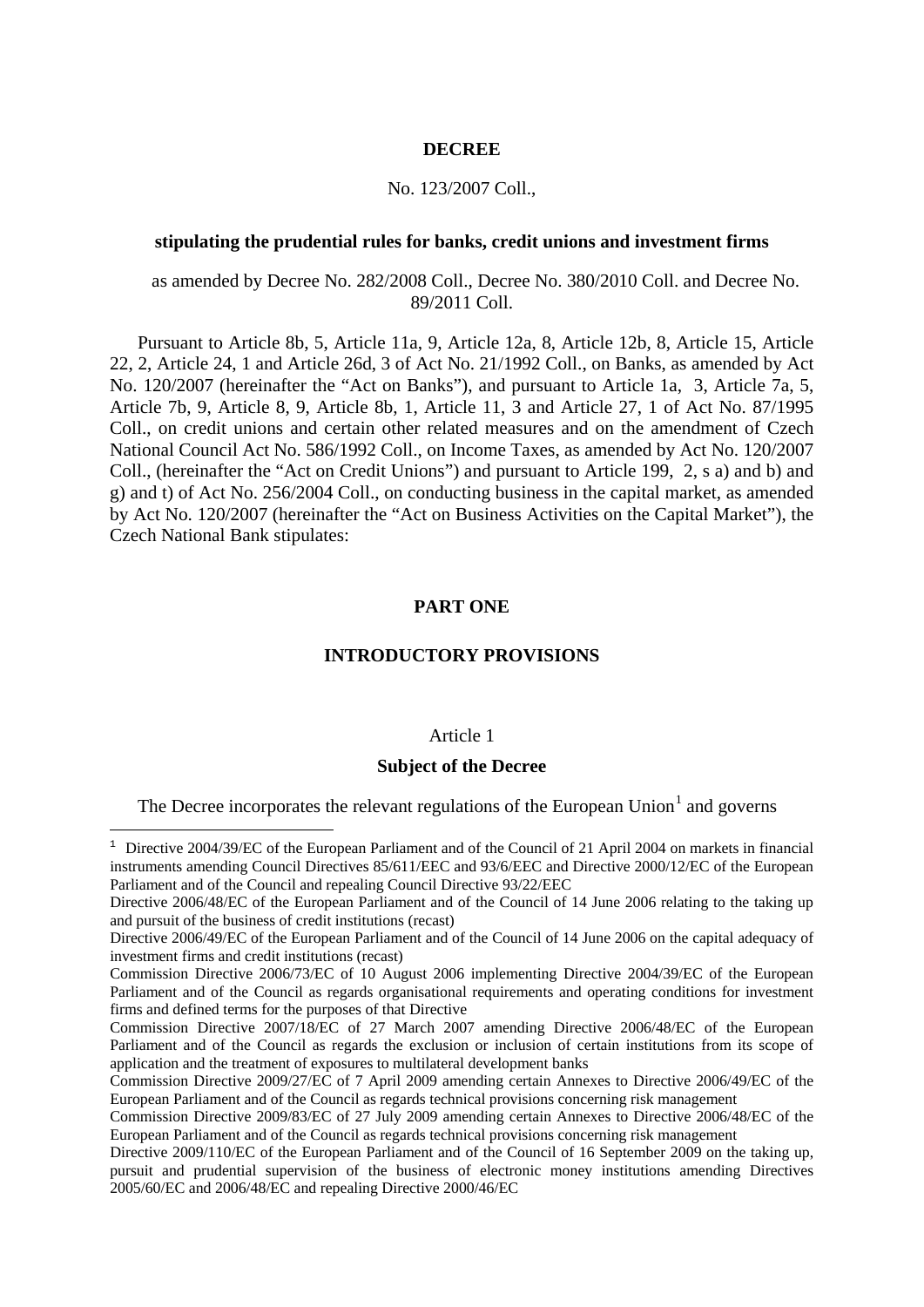- a) the requirements for the governance and the contents of the governance audit report, the manner, structure and periodicity of its preparation and the time of its submission,
- b) capital adequacy, i.e.
	- 1. the rules for calculating capital adequacy including procedures implemented in the calculation, the rules for specifying capital, the definition of individual capital requirements, and the specification of procedures for their calculation, the stipulation of conditions for the use of basic and special approaches in calculating capital requirements and the definition of special approaches that require the competent authority's approval,
	- 2. the due particulars of the application for prior approval for the use of a special approach and for a change in the use of a special approach submitted to the Czech National Bank,
	- 3. the form and content of an application for registration on the list of credit assessment agencies and the requirements for the methods of assessment, the credibility and transparency of a credit assessment of the person who is to be registered on the list of credit assessment agencies,
- c) the rules of the exposure and the rules for the transfer of risk,
- d) the rules for the acquisition, financing and evaluation of assets,
- e) the content of data to be published on an individual and consolidated basis, including an abbreviated scope of the data on the observance of prudential rules, as well as the form, manner, structure, periodicity and time-limits for the disclosure of data and the content of the data verified by the auditor<sup>[2\)](#page-1-0)</sup>,
- f) the content, form, time-limits and manner of submitting certain information and documents to the Czech National Bank, and
- g) the criteria for the exclusion of persons from the consolidated group for the purpose of the observance of prudential rules on a consolidated basis.

# Article 2

# **Definition of terms**

- (1) For the purposes of the Decree the following definitions shall apply:
- a) 'Member State' shall mean a Member State of the European Union or other state comprising the European Economic Area,
- b) 'delta equivalent of an option' means the fair value of the underlying instrument multiplied by the value of the option's delta,
- c) 'delta of an option' means the ratio of the change in the fair value of an option to the change in the fair value of the underlying instrument, i.e. the first derivative of the fair value of an option with respect to the fair value of its underlying instrument,
- d) ['group of connected persons'](http://www.cnb.cz/en/legislation/provisions_and_official_information/v_2007_17_22207530_en.pdf) means two or more natural or legal persons which, unless proven otherwise, constitute a single risk because

Directive 2009/111/EC of the European Parliament and of the Council of 16 September 2009 amending Directives 2006/48/EC, 2006/49/EC and 2007/64/EC as regards banks affiliated to central institutions, certain own funds items, large exposures, supervisory arrangements, and crisis management

Directive 2010/76/EU of the European Parliament and of the Council of 24 November 2010 amending Directives 2006/48/EC and 2006/49/EC as regards capital requirements for the trading book and for re-securitisations, and the supervisory review of remuneration policies

<span id="page-1-0"></span><sup>&</sup>lt;sup>2)</sup> Act No. 93/2009 Coll., on auditors, and amending certain other legislation (the Auditors' Act).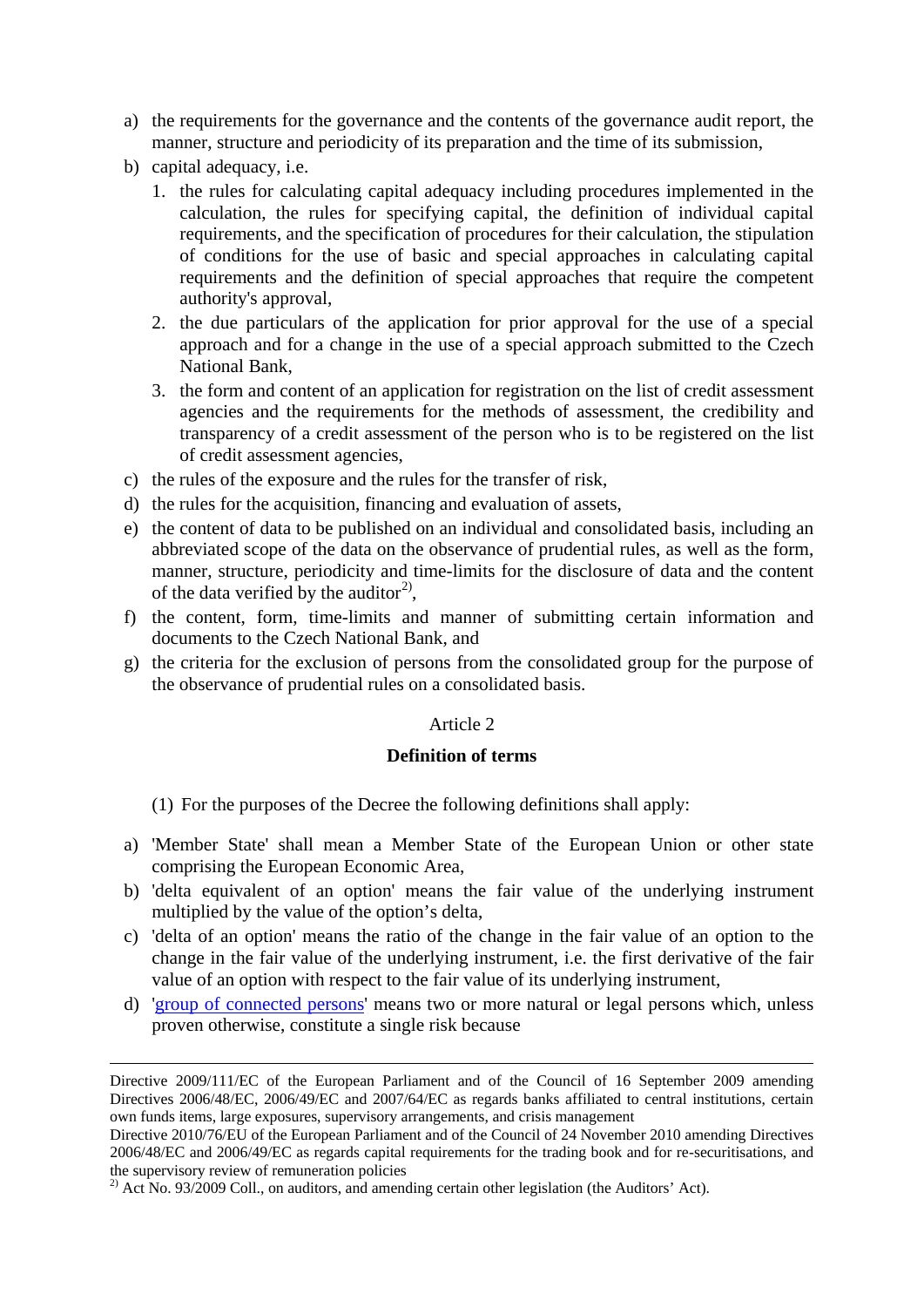- 1. they are mutually connected in the relationship of a controlling and a controlled person, or
- 2. their mutual relations are such that the financial difficulties of one of the persons may cause repayment problems for at least one of the other persons,
- e) 'exposure' means an asset or off-balance sheet item,
- f) 'financial institution' means a person that is not an institution and which, as its decisive or fundamental activity, acquires or holds participations in legal persons or performs an activity that may be performed by a bank, and also an investment company, investment fund, pension fund, insurance undertaking and reinsurance undertaking which performs activities according to special legislation; all the aforementioned also relates to foreign persons with a similar scope of activity,
- g) 'gamma' means the ratio of the change in an option's delta to the change in the fair value of the underlying instrument, i.e. the second derivative of the fair value of an option with respect to the fair value of its underlying instrument,
- h) 'LGD value' means loss given default, which refers to the ratio of the loss on an exposure due to the default of a counterparty to the amount outstanding at default,
- i) 'PD value' means the probability of default of a counterparty over a one year period,
- j) 'information system' means a functional unit ensuring the obtaining, processing, transmission, dissemination and storing of information in any form.

(2) For the purposes of the Decree the following definitions shall also apply

- a) 'institution' shall mean
	- 1. a credit institution,
	- 2. an investment firm or foreign investment firm,
- b) 'special purpose entity' means a person
	- 1. that is not an institution,
	- 2. that is established in order to provide securitisation or securitisations,
	- 3. whose activity is limited to acts that are essential to achieve the stated goal, and
	- 4. whose legal form and organisational arrangement ensure an absolute isolation of the unit from the credit risk of the originator,
- c) 'capital investment' means a participating security, ownership interest, a membership participation or similar asset or a subordinated loan,
- d) 'capital requirement' means the required capital coverage of the risk undertaken,
- e) 'collateral' means a thing, right or other property value used to protect a receivable,
- f) 'commodity' means a physical product traded on the market,
- g) 'Macaulay duration' means the weighted average of the periods between the present time and the maturity dates of individual cash flows, where the weights represent the fair values of the corresponding cash flows,
- h) 'small and medium-size entrepreneur' means an entrepreneur whose annual aggregate net turnover is less than an amount equivalent to EUR 50 000 000,

(3) For the purposes of the Decree the following definitions shall also apply

a) 'margin' means the value of financial instruments specified by a clearing house that must be transferred by the person to a clearing house account as a collateral for the duration period of stock market derivative contracts,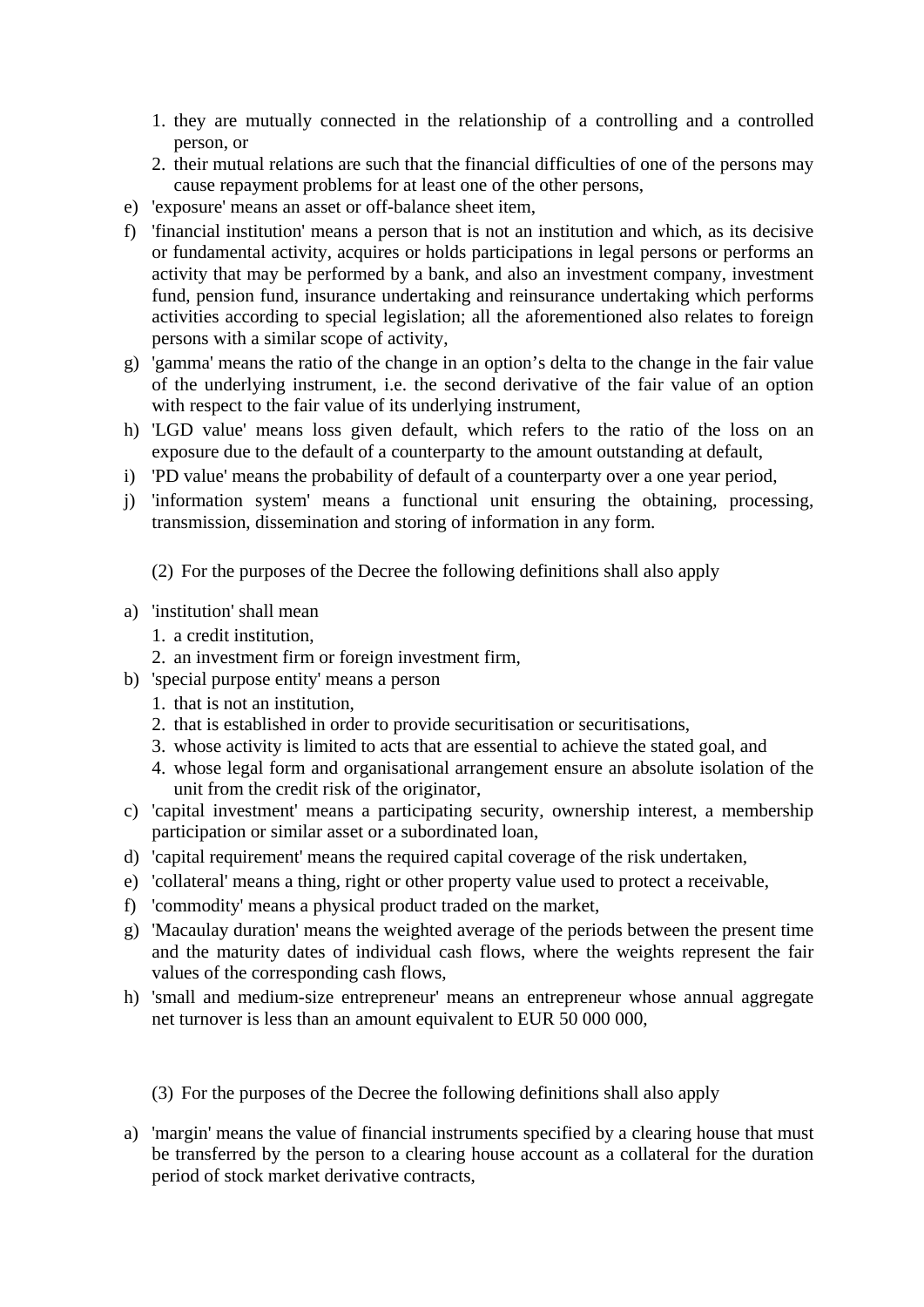- b) 'margin lending transaction' means a transaction by which an institution provides credit in connection with the transfer of securities or their trading, the credit being secured by securities,
- c) 'monetary gold' means gold in the form of tradable ingots in accordance with the LBMA standard (London Bullion Market Association),
- d) 'modified duration' means a quotient whose numerator is the Macaulay duration and whose denominator is the sum of one and the yield to maturity,
- e) 'clean-up call option' means an option that gives the originator the right to repurchase or extinguish the securitised exposures before all the underlying exposures are extinguished, if the balance of unpaid exposures has fallen below the specified value,
- f) ['operational risk'](http://www.cnb.cz/en/legislation/provisions_and_official_information/v_2007_17_22707530_en.pdf) means the risk of loss due to deficiencies or failings in internal procedures, the human factor or systems, or the risk of loss due to external factors, including legal risk,
- g) 'authority to act' means a bank licence, licence to act as a credit union or licence to act as an investment firm,
- h) 'relevant competent authority' means the Czech National Bank or other competent authority of a Member State which decides on applications to use a special approach to calculate a capital requirement<sup>[3](#page-3-0))</sup>.
	- (4) For the purposes of the Decree the following definitions shall also apply
- a) 'subordinated loan' means a receivable from a granted deposit, credit, loan or another receivable whose repayment is bound by the condition of subordination<sup>[4\)](#page-3-1)</sup>,
- b) 'liable entity**'** means
	- 1. a bank,
	- 2. a credit union,
	- 3. an investment firm, and
	- 4. an investment broker
- c) 'AMA Approach' means an advanced approach for calculating the capital requirement for operational risk,
- d) 'ASA Approach' means the Alternative Standardised Approach for calculating the capital requirement for operational risk,
- e) 'BIA Approach' means the Basic Indicator Approach for calculating the capital requirement for operational risk,
- f) 'IRB Approach' means an approach for calculating the capital requirement for the investment portfolio's credit risk and the risk of the investment portfolio's dilution based on an internal rating,
- g) 'originator' means the person that
	- 1. participated, on its own or in concerted conduct, directly or indirectly, in creating the contractual obligation or future obligation of another person relating to securitised exposures, or
	- 2. acquired credit risk exposure from another person with the aim of its securitisation,

<span id="page-3-0"></span><sup>&</sup>lt;sup>3)</sup> Article 12a of Act No. 21/1992 Coll., on Banks, as amended.

Article 8 of Act No. 87/1995 Coll., on credit unions and certain other related measures and on the amendment of Czech National Council Act No. 586/1992 Coll., on Income Taxes, as amended,

Article 9 of Act No. 256/2004 Coll., on Business Activities on the Capital Market, as amended.<br><sup>4)</sup> For example, Article 34 of Act No. 190/2004 Coll., on Bonds, as amended.

<span id="page-3-1"></span>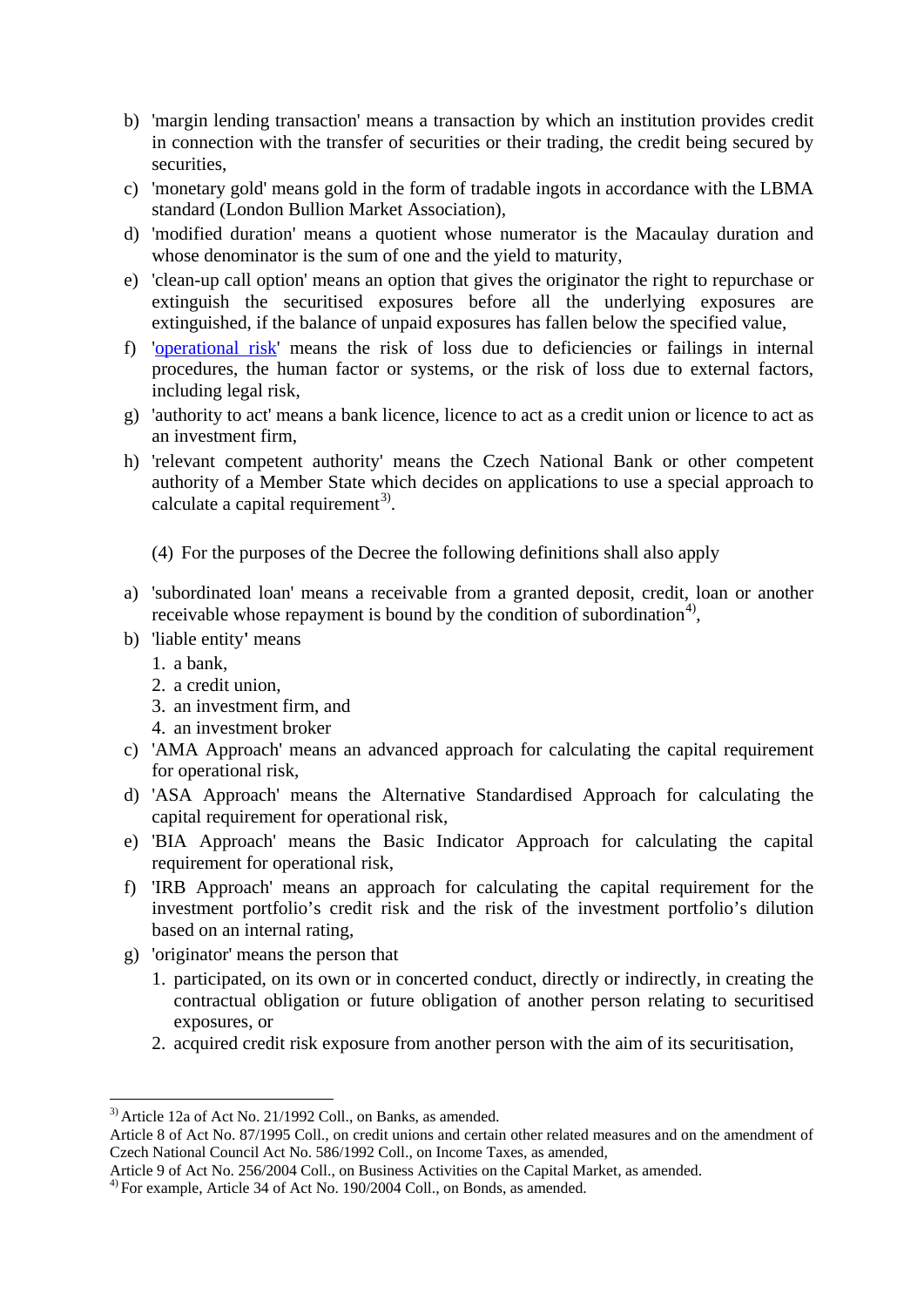- h) 'dilution risk' means the risk that the size of the receivable will decrease due to the provision of monetary or non-monetary payment to the obligor,
- i) 'securitisation' means a transaction or a system of transactions by which the credit risk connected with one or more exposures is distributed over individual tranches, where
	- 1. the financial flows from this transaction or system of transactions depend on the quality of the underlying exposures, and
	- 2. the subordination of tranches defines the distribution of losses over the period for which the transaction or system of transactions are valid,
- j) 'securitised exposure' means any exposure in securitisation,
- k) 'jointly managed venture' means a person that is
	- 1. an institution,
	- 2. a financial institution other than an insurance undertaking, reinsurance undertaking, insurance holding entity or a mixed-activity insurance holding entity<sup>[5\)](#page-4-0)</sup>, or
	- 3. an ancillary services undertaking,

if a person included in the regulated consolidated group (Article 5) participates in the management of the relevant person, together with at least one person not included in the regulated consolidated group, whose liability or guarantee for the obligations of the relevant person are limited by the size of the participation in the capital stock of the relevant person.

(5) For the purposes of the Decree the following definitions shall also apply:

- a) 'sponsor' means a person that is not the originator and which creates and administers a securitisation system such as an asset-backed commercial paper programme or another securitisation system, as part of which it purchases exposures from third persons,
- b) 'spot transaction' means the purchase or sale of financial instruments or commodities with such a delivery date that the period from the conclusion of the transaction to its settlement is not longer than two days, or longer than another period according to the respective market conventions,
- c) 'synthetic securitisation' means securitisation in which the credit risk is spread over individual tranches by means of credit derivatives or guarantees**,** while the exposure remains the asset of the originator,
- d) 'traditional securitisation' means securitisation by which exposures are economically and legally transferred to a special purpose entity which issues securities in such a manner that the transfer is accompanied by the legal separation of the exposures from the originator and payments to investors are not a liability of the originator,
- e) ['long settlement transaction'](http://www.cnb.cz/en/legislation/provisions_and_official_information/v_2007_19_23407530_en.pdf) means a transaction in which a counterparty undertakes to deliver a security, a commodity or a foreign exchange amount against cash, other financial instruments, or commodities, or vice versa, at a settlement or delivery date that is contractually specified as a date later than the market standard for this particular transaction, or a date later than five business days after the date on which the counterparty enters into the transaction, if this time-limit is shorter,
- f) 'tranche' means a contractually created segment of credit risk connected with exposures, where the position in this segment represents higher or lower credit risk than a position of the same size in any other segment, without taking into account credit protection

<span id="page-4-0"></span> <sup>5)</sup> Article 38 of Act No. 363/1999 Coll., on insurance undertaking and a change to certain related acts (Act on Insurance Companies), as amended.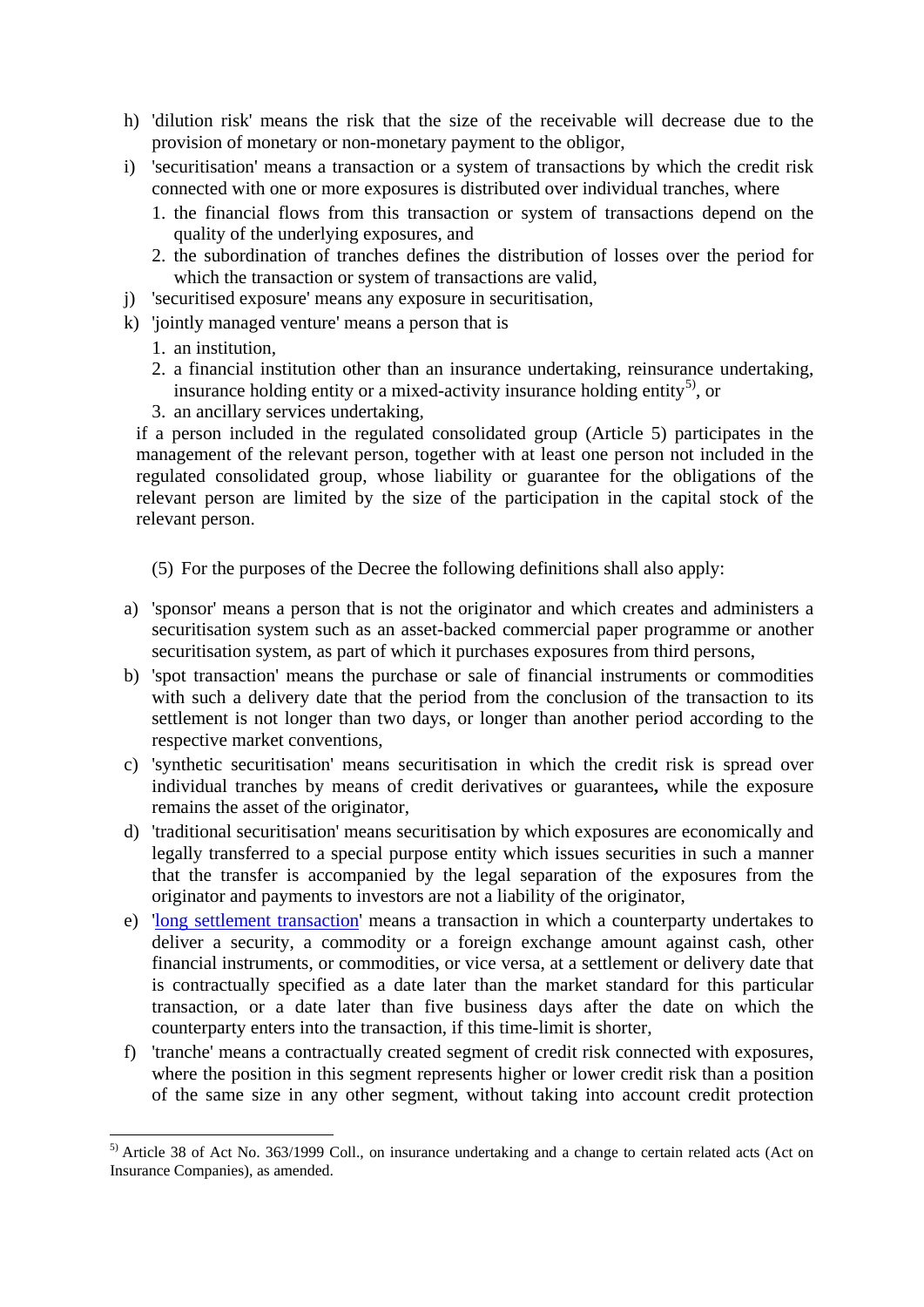provided by third parties to the holders of the position in the relevant segment or in other segments,

- g) 'book value' means the amount in which an asset, liability or equity is stated in the balance sheet, or the amount in which the item is stated in the off-balance sheet, where in the case of an asset this refers to an amount reduced by accumulated depreciation and allowances,
- h) 'value adjustment' means an allowance established for an asset, an accumulated write-off or an accumulated loss resulting from the valuation of an asset at fair value on the basis of credit risk,
- i) 'central counterparty' means the person that receives settlement instructions issued by the participants of the payment or settlement system and is their exclusive intermediary in settling instructions or transactions,
- j) 'credit instruction' means a bank, foreign bank or a credit union.
	- (6) For the purposes of the Decree the following definitions shall also apply
- a) 'nth-to-default credit derivative' means a credit derivate which relates to an exposure basket, on the condition that the nth default of any exposure is the reason for payment under the protection by this derivative,
- b) 'first-to-default credit derivative' means a credit derivative that relates to an exposure basket, on the condition that the first default of any exposure is the reason for payment under the protection by this derivative, and this credit event terminates the contract,
- c) 'credit enhancement' means a contractual arrangement under which the credit quality of a securitised exposure is increased; credit enhancement may be performed by assigning several subordinated tranches or by another type of protection,
- d) 'recognised stock exchange' means an entity organising a market that is recognised by the relevant organs and which functions regularly and has rules issued or approved by the relevant organs of the country in which the entity has its registered office which define the conditions under which the stock market operates, the conditions of access to the stock market and the conditions which must be met by an instrument in order that such instrument can be traded in the stock market. In the case of a derivatives stock market the clearing mechanism shall stipulate that derivatives are subject to daily updates of margins which, in the view of the relevant organs, provide suitable protection for market participants;
- e) 'recognised investment firm from a third country' means a person that fulfils the definition of an investment firm if it was established on the territory of a Member States, was authorised to conduct business in a third country and is subject to and satisfies prudential rules, which the competent authorities consider to be no less strict than the rules stipulated for investment firms,
- f) 'weighted modified duration' means the total modified duration of individual instruments weighted by the fair values of these instruments,
- g) 'vega' means the change in the fair value of an option per unit change in the volatility of the underlying instrument; i.e. the first derivative of an option's fair value with respect to the volatility of the underlying instrument,
- h) 'warrant' means a security which gives the holder the right to purchase an instrument at a stipulated price before or at the expiry date of the warrant. It may be settled by the delivery of the instrument itself or by cash settlement,